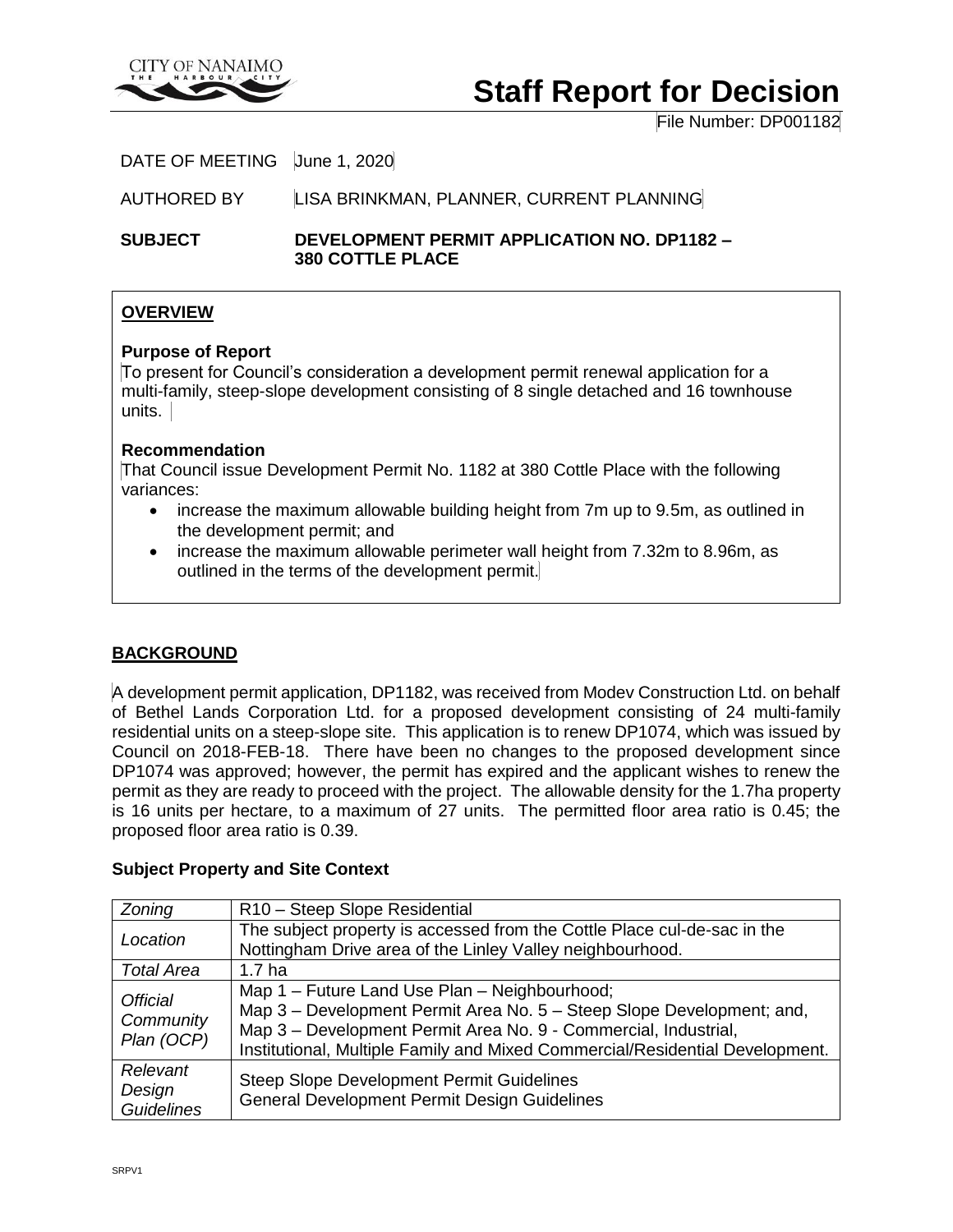

The subject property is vacant and is surrounded by single family residential dwellings in a steepslope setting. The north property line abuts Nottingham Drive Park. The natural features of the site include rock outcrops, exposed rock knolls, steep slopes, and small groupings of urban forest.

# **DISCUSSION**

## **Proposed Development**

The subject application is to renew the original development permit (DP1074) for a 24-unit residential strata development comprised of 8 single detached units and 16 townhouse units. There have been no changes to the proposed development since it was approved by Council on 2018-FEB-18. The townhouse units range in size from  $263m^2$  to  $368m^2$ . The single units range in size from 193m<sup>2</sup> to 264m<sup>2</sup>.

#### *Site Design*

The townhouse units are clustered into groups consisting of five duplexes and two tri-plexes. The site layout is designed to respect the topography of the property and to minimize site disturbance. The townhouse unit clusters are stepped to work with the site grades and to maintain views between the clusters.

In accordance with the Steep Slope Design Guidelines, the single units are sited behind the ridgeline to preserve the ridgeline and associated rock knolls. An environmental assessment was provided that identified sensitive site features, including rock ledges, undulating rock slopes covered in moss, and native vegetation. The siting of the buildings is designed to minimize impact to these sensitive site features.

A Comprehensive Preservation Plan has been established to ensure long-term preservation of the sensitive site features, including the installation of split-rail fencing to deter access and disturbance of these areas, and informative signage to communicate the value of the sensitive areas.

The proposed internal strata road alignment follows the site contours to minimize site disturbance in accordance with the Steep Slope Design Guidelines. There is also an existing access easement along the west edge of 360 Cottle Place, which provides access to the detached garages of townhouse Units 1 and 2.

#### *Building Design*

The townhouse units each have a modern flat roof, two-storey living space, and an under-thebuilding two-car garage. Townhouse Units 1, 2, 15 and 16 are exceptions, with detached garages to allow the townhouse clusters to fit the existing site conditions with reduced site disturbance.

The single units are two storeys in height, with a modern flat roof, and each unit has a two-car garage. The upper floors of the single units (Units  $1 - 7$ ) are set back from the lower floors, which reduces the scale of the building form, as well as the exposure of the single units from behind the ridgeline.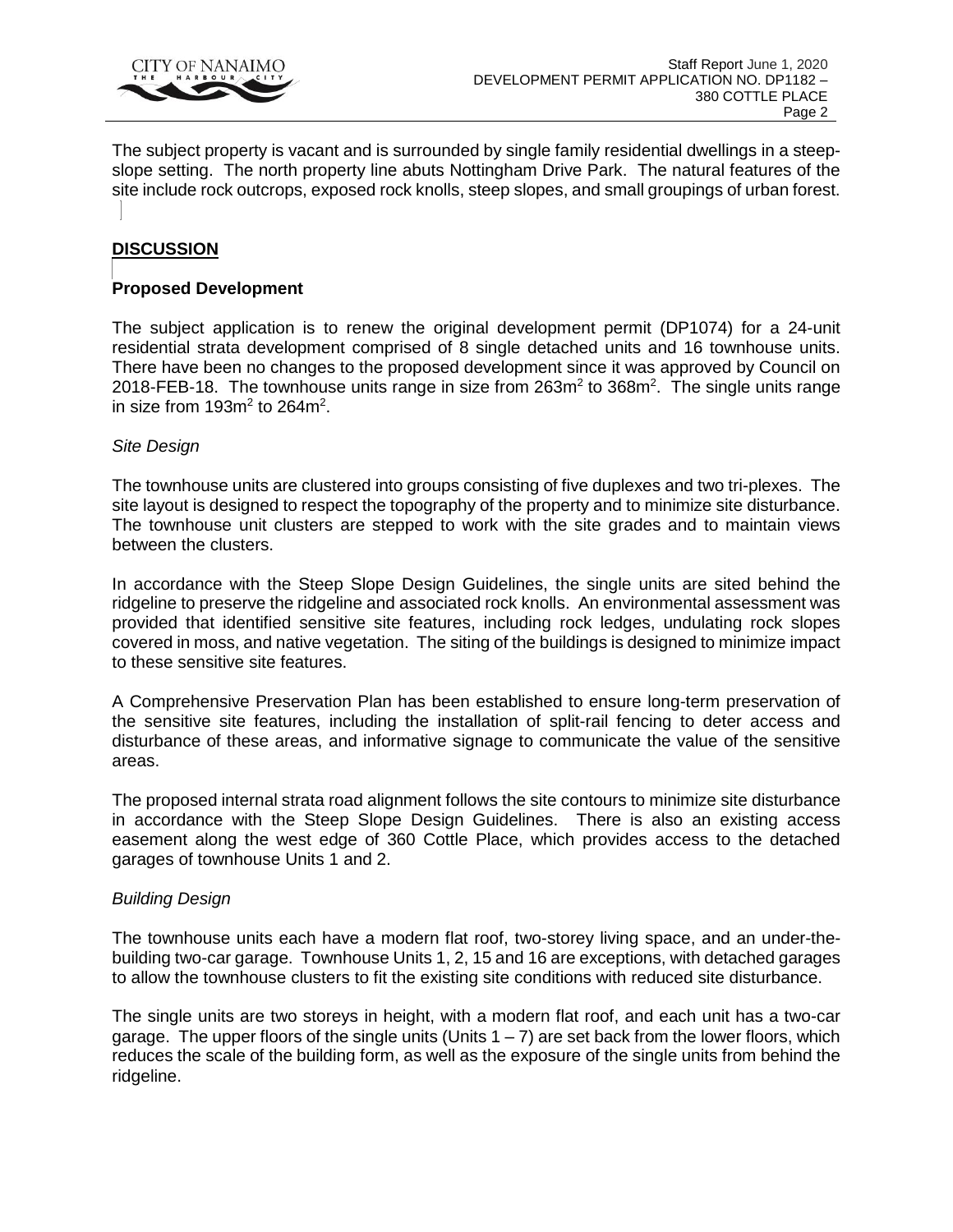

The proposed exterior finishes, roof projections, and overhangs provide articulation to reduce the vertical and horizontal massing of the structures. The finishes include smooth stucco with metal reveals, cedar siding, and stone veneer. The patios are finished with glass panels. Additional exterior features include a wood trellis and wood-panelled garage doors on each unit. The proposed building design and massing are in compliance with the General Design Guidelines.

#### *Landscape Design*

The proposed landscape plan builds on the natural environment of the site and provides retaining walls of natural stone, exposed rock outcrops, and stone stairs to accent the existing site conditions. The trees to be retained on the property are a feature of the landscape design, and will contribute to maintaining the character of the property.

The storm water management features are arranged to provide function and an aesthetic treatment onsite, including two detention ponds, and bio-swales that are designed to create the appearance of a streambed.

One pathway is proposed to provide connectivity for residents from the subject property to the park located on the north edge of the property. The path route follows existing alignment of an informal footpath. Benches are located with appropriate lighting along the internal pathways. The steep ridgeline is delineated with a split-rail fence to demarcate the protected areas.

A proposed pavilion is located to the north of Unit 3, with a trail connection to the internal road and stone steps to the structure. The pavilion provides an onsite amenity and is constructed of materials that are complementary to the units, including cedar timber, stone columns, and flagstone.

#### **Proposed Variances**

#### *Maximum Allowable Building Height*

Variances to the maximum allowable building height are proposed as follows:

Single Units:

| Unit Number | Maximum<br>Allowable Height | Proposed<br>Height | Proposed Height<br>Variance |
|-------------|-----------------------------|--------------------|-----------------------------|
|             | 7m                          | 7.7 <sub>m</sub>   | 0.7 <sub>m</sub>            |
| 2           | 7m                          | 7.8m               | 0.8 <sub>m</sub>            |
| 3           | 7m                          | 7.5m               | 0.5 <sub>m</sub>            |
| 4, 6        | 7m                          | 7.6m               | 0.6 <sub>m</sub>            |
| 5           | 7m                          | 7.1 <sub>m</sub>   | 0.1 <sub>m</sub>            |
|             | 7m                          | 8.4 <sub>m</sub>   | 1.4 <sub>m</sub>            |
|             | 7m                          | 7.9m               | 0.9 <sub>m</sub>            |

The single units have a modern flat roof, are stepped back from the ridgeline, and are situated at the lowest elevation of the site to reduce their visual prominence. Despite the need for variances, the single units will be approximately 10 to 20m below the elevations of the existing residences located to the south along Canterbury Crescent. As a result, the existing residences will maintain views over the roofs of the new units.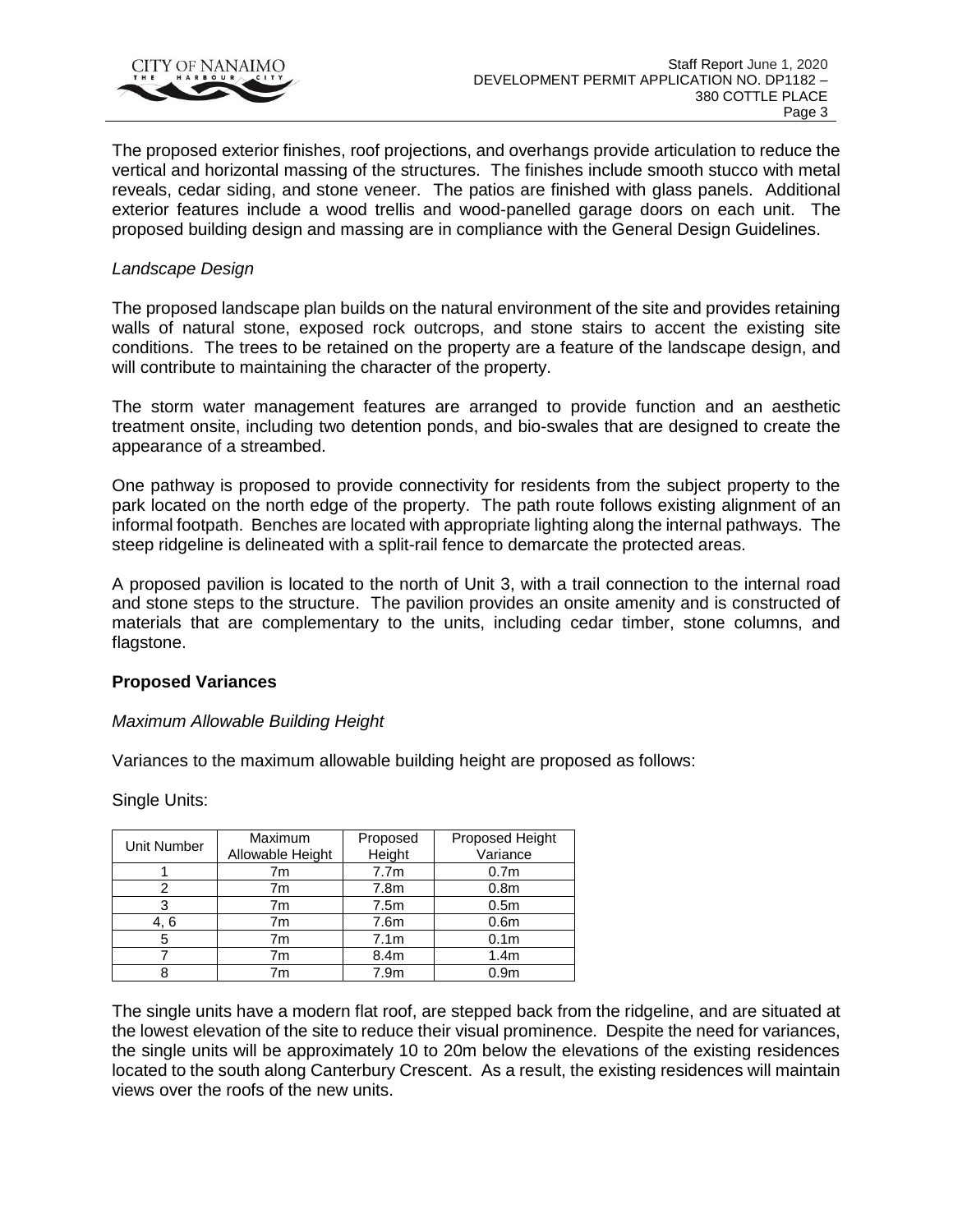

#### Townhouse Units:

| Unit Number | Maximum<br>Allowable Height | Proposed<br>Height | Proposed Height<br>Variance |
|-------------|-----------------------------|--------------------|-----------------------------|
| 1, 2        | 7m                          | 8.7m               | 1.7 <sub>m</sub>            |
| 6, 7        | 7m                          | 8.7m               | 1.7 <sub>m</sub>            |
| 8.9         | 7m                          | 8.7m               | 1.7 <sub>m</sub>            |
| 3,4,5       | 7m                          | 9.5 <sub>m</sub>   | 2.5 <sub>m</sub>            |
| 10,11       | 7m                          | 8.4 <sub>m</sub>   | 1.4 <sub>m</sub>            |
| 12,13,14    | 7m                          | 8.8m               | 1.8 <sub>m</sub>            |
| 15.16       | 7m                          | 7.3 <sub>m</sub>   | 0.3 <sub>m</sub>            |

The townhouse buildings have a stepped modern flat-roof design and are strategically sited to minimize view impacts for adjacent properties. The flat-roof design maximizes the view plane.

The townhouse cluster with Units 1 and 2 will be screened from adjacent residences (to the west and north) by an existing stand of trees, which is to be retained as part of the site features. Overlook is reduced as the primary outdoor living area is oriented to the water view (north side).

The two townhouse clusters with Units 6/7 and Units 8/9 have stepped flat roofs and are sited to ensure sightlines/views are preserved over the roofs and between the townhouse clusters.

The maximum height of a principal building is 7m for a flat roof with a pitch of less than 4:12. The proposed building heights of the units range from 7.1m up to 9.5m; variances up to 2.5m. The increase in the height of the units allows the design to respond to the topography of the site. For example, townhouse Units 3/4/5, with a maximum varied height of 9.5m, are located within a low area of the subject property and step down with the existing grade. The proposed heights will not negatively impact the views of the upslope properties, which are situated approximately 7m above the subject property.

#### *Maximum Perimeter Wall Height*

Variances to the maximum perimeter wall height are proposed as follows:

Single Unit:

| Unit Number | Maximum          | Proposed | <b>Proposed Height</b> |
|-------------|------------------|----------|------------------------|
|             | Allowable Height | Height   | Variance               |
|             | 7.32m            | 8.30m    | 0.98 <sub>m</sub>      |

Townhouse Units:

| Unit Number | Maximum<br>Allowable Height | Proposed<br>Height | Proposed Height<br>Variance |
|-------------|-----------------------------|--------------------|-----------------------------|
|             | 7.32m                       | 8.96m              | 1.64m                       |
|             | 7.32 <sub>m</sub>           | 8.29m              | 0.97 <sub>m</sub>           |
|             | 7.32m                       | 8.96m              | 1.64m                       |
|             | 7.32m                       | 7.89m              | 0.57 <sub>m</sub>           |
| 14          | 7.32m                       | 7.46m              | 0.14m                       |